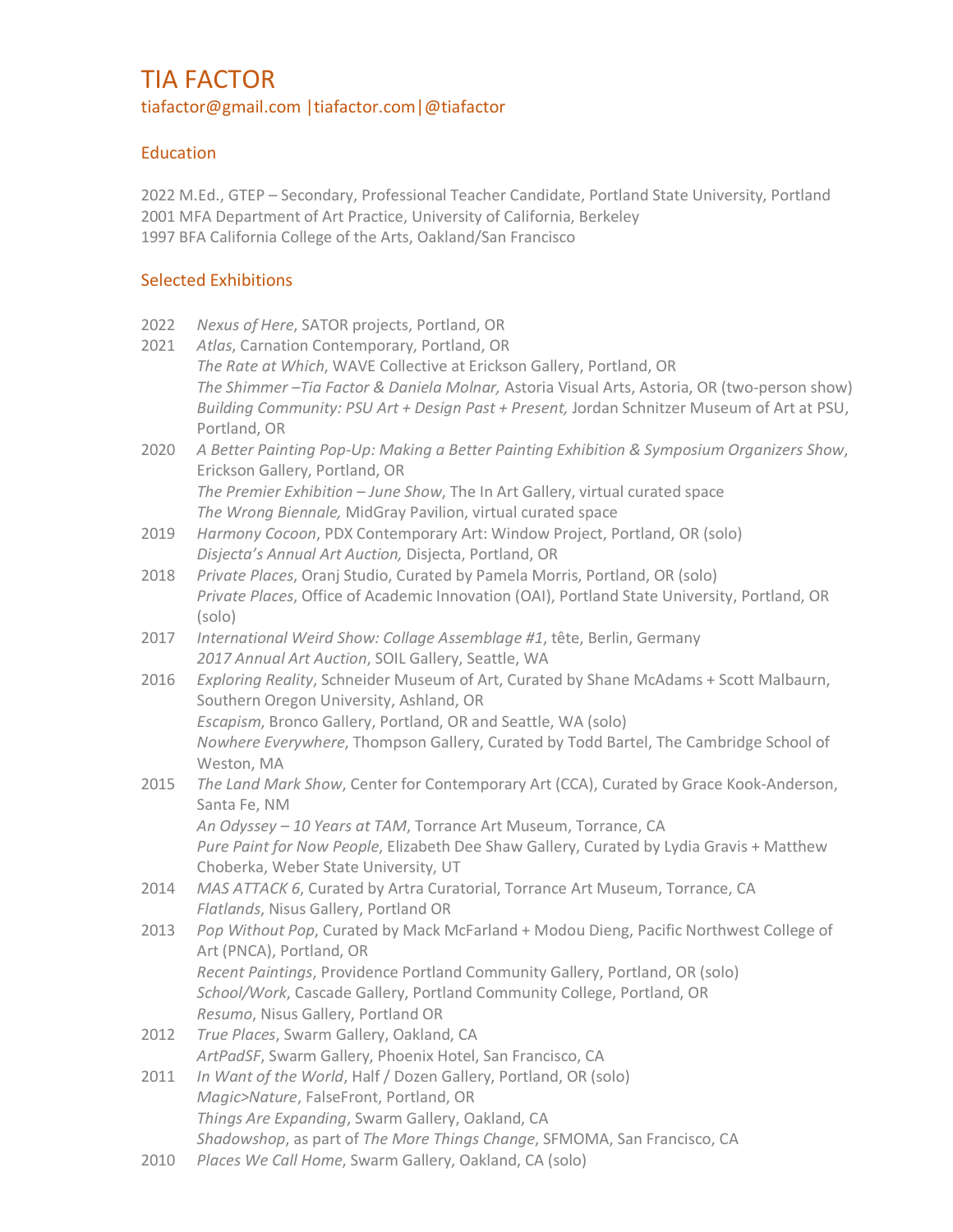| 2009 | New American Landscape, Las Manos Gallery, Chicago, IL<br>Talking in Place, Sister Rosaire Gallery, St. Mary's College, South Bend, IN (solo)<br>In Vicinity, Worksound International, Portland, OR<br>December 5x5, Beppu Wiarda Gallery, Portland, OR<br>Northwest Emerging Artists, Seattle City Light Portable Works: Part 1, Seattle Municipal Tower<br>Gallery, Seattle, WA |
|------|-----------------------------------------------------------------------------------------------------------------------------------------------------------------------------------------------------------------------------------------------------------------------------------------------------------------------------------------------------------------------------------|
| 2008 | Dark Milk, Milk Contemporary, Copenhagen, Denmark<br>The Sum of Its Parts, Swarm Gallery, Oakland, CA                                                                                                                                                                                                                                                                             |
| 2007 | The Subjective Landscape, Gallery 6a, Hobart, Tasmania, Australia (solo)<br>Red Dot, Miami Beach, with Swarm Gallery<br>Alumni at the Centennial, Oliver Art Center, California College of the Arts, Oakland, CA                                                                                                                                                                  |
| 2006 | Oakland: East Side Story, Yerba Buena Center for the Arts, San Francisco, CA<br>Spaceball Ricochet, Keys That Fit Gallery, Oakland, CA (solo)<br>Works On Paper, Flux Factory, Long Island City, NY<br>State of the Nation, Intersection for the Arts, San Francisco, CA                                                                                                          |
| 2005 | SVMA Biennial, Jurors, Larry Rinder, Janet Bishop, Christopher Brown, Sonoma Valley Museum<br>of Art, Sonoma, CA<br>Paper! Awesome!, Pigman Gallery, San Francisco, CA<br>Picturing Berlin, Galerie sphn, Berlin, Germany                                                                                                                                                         |
| 2004 | Periphery II, Hoffman Gallery, Oregon College of Art + Craft, Portland, OR<br>Trabajos del Corazon, The Lab, San Francisco, CA<br>A La Carte, Pond, San Francisco, CA<br>Advance to Go, Oliver Art Center, California College of the Arts, Oakland, CA                                                                                                                            |
| 2003 | Landing, 13th Annual Juried Exhibition, Juror, Manray Hsu, Southern Exposure, San Francisco<br>Flat Constellations, Build Gallery, San Francisco, CA<br>Periphery, Worth-Ryder Gallery, UC Berkeley, Berkeley, CA                                                                                                                                                                 |
| 2002 | Western States Small Works, Juror, Ralph Rugoff, Museum of Contemporary Art, Burbank<br>Center, Santa Rosa, CA                                                                                                                                                                                                                                                                    |
| 2001 | Mastermind, Richmond Art Center, Richmond, CA<br>MFA Survey Exhibition 2001, Traywick Gallery, Berkeley, CA<br>Five Star, MFA exhibition, Berkeley Art Museum, Berkeley, CA                                                                                                                                                                                                       |

### Selected Publications + Catalogs

- 2021 Radar Poetry, Issue 31 (Oct), Poetry & Painting pairing with poet, Brianna Flavin Radar Poetry, Issue 30 (July), Poetry & Painting pairing with poet, Justin Rigamonti
- 2020 Connective Conversations Curator/Critic Tours and Lectures, Ford Family Foundation
- 2018 Artist Feature, WERKS: International Contemporary Art, Issue 1, Sprocketbox Publishing, Chicago
- 2017 Artist Feature, Polonium no. 3: Work, Sprocketbox Publishing, Chicago
- 2016 Exploring Reality, Exhibition Catalog, Schneider Museum of Art, Oregon Center for the Arts at Southern Oregon University
- 2015 The Land Mark Show, Exhibition Catalog, Center for Contemporary Art, Santa Fe
- 2015 No Place Tia Factor, Exhibition Catalog, Professional Development Grant, Regional Arts and Culture Council (RACC)
- 2015 Pure Paint for Now People, Exhibition Catalog, Elizabeth Dee Shaw Gallery, Weber State University, Ogden, UT
- 2012 Independent Art Feature, Bear Deluxe, #33 Winter Spring: The Identity Issue, Portland
- 2011 Happy Meat Drawing Anthology #2, Published by 6a, Hobart, Tasmania, Australia
- 2010 New American Landscape, edited by David Paul Downs, Published by Sprocketbox, Chicago
- 2007 Artworld Digest Magazine, Annual New Artist Survey, edited by David Cohen, New York
- 2001 New American Paintings: M.F.A Annual, Juror, Lisa Phillips, Open Studios Press, Boston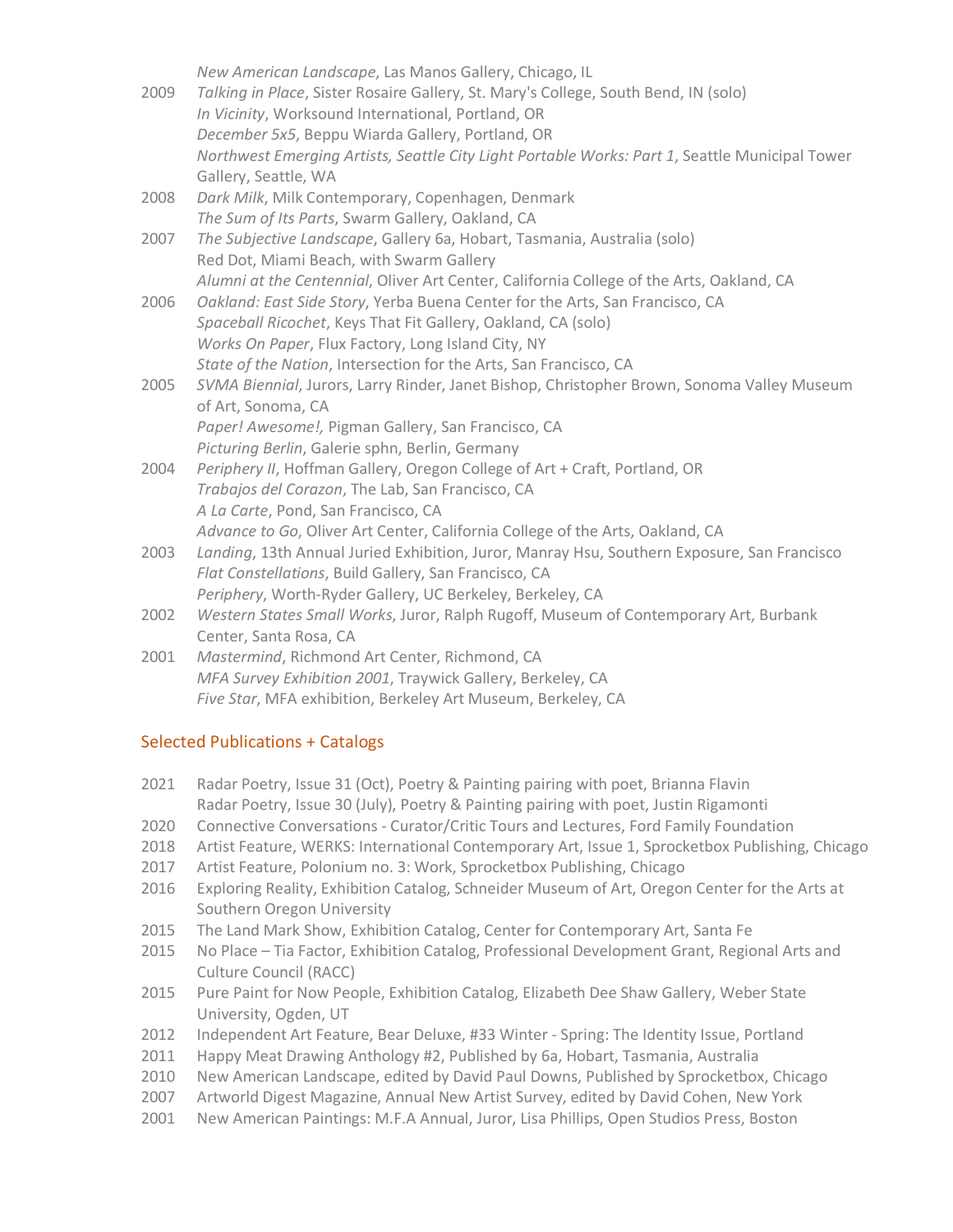#### Selected Articles + Reviews

The Semi-Finalist Blog, Arts Interview, Feb 2020, "The Semi-Finalist Is: Tia Factor"

Eleven PDX Magazine, Print and On-line magazine, Dec 2018, Volume 8, Issue No. 7, "Visual Arts Feature: Tia Factor"

15 Bytes, Review by Geoff Wichert, March 4, 2015, 'The Vitality of Painting: Pure Paint for Now People'

NAU NUA Art Magazine, September 2014, Artist Interview: Tia Factor, Expanding Her Horizons, art ltd., Review by Mary Anne Kluth, Sep – Oct 2012, "Portland Collective: 'True Places' at Swarm Gallery"

Arts Interviews, Northwest Art Scene Blog, April 2010, 'Tia Factor – Artist / Curator'

Stretcher, Review by Gordon Winiemko, January 2007, 'Sampling What?'

Shotgun Review, 'Juried Annuals in East Bay', February 2007

Shotgun Review, 'Tia Factor at Keys That Fit Gallery', May 2006

Artweek, Volume 35, Issue 3, Review, Lindsey Westbrook, April 2004, 'What the World Needs Now'

### **Teaching**

| Sept 2021 - Jan 2022   | Mentor, MFA in Visual Studies, Pacific Northwest College of Art                                                              |
|------------------------|------------------------------------------------------------------------------------------------------------------------------|
| Aug 2021 - June 2022   | Student Teacher, Ceramics/Sculpture/AP Art, Grant High School                                                                |
| Sept 2018 - June 2021  | Adjunct Assistant Professor, School of Art + Design, Portland State<br>University                                            |
| Aug 2018 - Dec 2020    | Adjunct Assistant Professor, Pacific Northwest College of Art                                                                |
| Aug 2019 - Dec 2019    | Guided Study Mentor for the San Francisco Art Institute Low-<br><b>Residency MFA Program</b>                                 |
| June 2017 - Aug 2019   | Program Director, Berlin: The Fall + Rise of an Art City, Faculty-led<br>Education Abroad 4-credit course to Berlin, Germany |
| Jan 2019 - May 2019    | Mentor, MFA in Visual Studies, Pacific Northwest College of Art                                                              |
| Jan 2019 - May 2019    | Mentor, King School Museum of Contemporary Art (KSMoCA)                                                                      |
| Sept 2016 - June 2018  | Senior Instructor, School of Art + Design, Portland State University                                                         |
| Sept 2013 - June 2016  | Fixed-term Instructor, School of Art + Design, Portland State University                                                     |
| Jan 2009 - June 2013   | Adjunct Instructor, School of Art + Design, Portland State University                                                        |
| March 2010 - June 2013 | Adjunct Instructor, Art Department, Portland Community College<br>Cascade Campus                                             |
| <b>June 2008</b>       | Visiting Instructor, Intensive Painting Workshop at Oxbow                                                                    |
|                        | Summer Studios, The Oxbow School, Napa, CA                                                                                   |
| Aug 2004 - July 2007   | Instructor of Painting + Drawing, The Oxbow School, Napa, CA                                                                 |
| May 2004 - July 2004   | Lecturer, Department of Art Practice, University of California Berkeley                                                      |
| May 2003 - July 2003   | Lecturer, Department of Art Practice, University of California Berkeley                                                      |

## Presentations at Professional Meetings

| Mar 2022 | Panel Chair, Home works: Making art at the end of the world, 110 <sup>th</sup> CAA Annual |
|----------|-------------------------------------------------------------------------------------------|
|          | Conference (remote)                                                                       |
| Oct 2021 | Workshop Co-teacher, Questioning Authorship: A Community Materials Exploration            |
|          | with Jamin London Tinsel and Tia Factor, 2021 OAEA Fall Conference                        |
| Mar 2021 | Visiting Artist Lecture, School of Art + Art History, Oregon State University             |
| Feb 2021 | Panel Chair, Vital Matter: Landscape Painting in the Anthropocene, 109th CAA Annual       |
|          | Conference (remote)                                                                       |
|          | Panel Chair, Work in Art: Reflecting on a Year of Upheaval, 109 <sup>th</sup> CAA Annual  |
|          | Conference (remote)                                                                       |